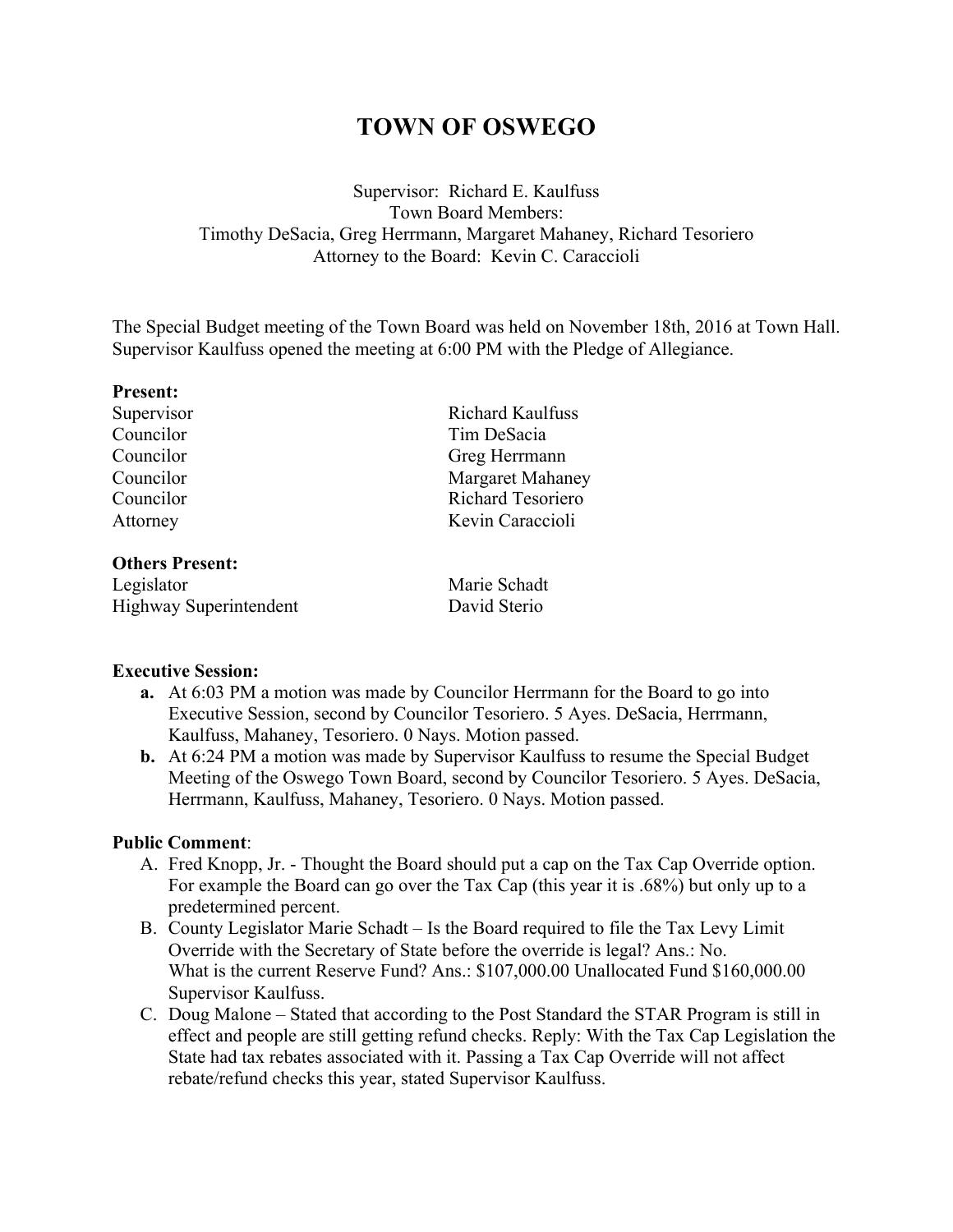Mr. Malone also wanted to know if anyone had contacted President Stanley at SUNY Oswego to see if the Town could get money for "being a good neighbor." Ans.: Attorney Caraccioli is working on a meeting between the Town and College. Historically, the College has not given money to the Town for any reason, stated Supervisor Kaulfuss.

- D. David Sterio, Town of Oswego Highway Superintendent In response to Doug Malone's discussion of the STAR Program, stated that he thought the rebate/relief checks being sent out this fall were probably tied to the 2016 Budget Year. Mr. Sterio wanted to know if the Budget Change Recommendations, that the Board was presenting tonight, were already in the Preliminary Budget 2017 or might they be added to the Preliminary Budget 2017 tonight? Ans.: Might be added to the Preliminary Budget 2017 tonight, stated Supervisor Kaulfuss.
- E. Michael Dunn asked if the Budget 2017 didn't get passed tonight would the public get to vote on Budget 2017? Ans.: No, if the Budget 2017 does not get passed tonight by the Board then the Preliminary Budget 2017 automatically goes into effect, stated Supervisor Kaulfuss.

Mr. Dunn also asked if the Town Highway Department plowed Fallbrook and Rice Creek for the College. Ans.: No, stated Supervisor Kaulfuss.

# **New Business:**

# **Resolution 2016-114** Tax Levy Limit Override

On motion by Supervisor Kaulfuss, second by Councilor DeSacia, the following resolution was adopted 5 Ayes, DeSacia, Herrmann, Kaulfuss, Mahaney, Tesoriero, 0 Nays. Be it resolved that the Oswego Town Board approves Local Law No. 1-2016 – Tax Levy Limit Override for 2017 and directs the Oswego Town Supervisor to file said Local Law 1-2016 with all required agencies.

# **Discussion on Resolution 2016-115** Amendments to Preliminary Budget 2017

On a motion by Councilor Herrmann, second by Councilor DeSacia, the following Amendments to the Preliminary Budget 2017 were passed. 1.) Remove \$1,000.00 from Budget 2017 line item for telephone service (Central Communications Systems). 2.) Remove \$900.00 from Budget 2017 line item for Town Clerk. 4.) Remove \$1,800.00 from Budget 2017 line item for Sewer Personnel. 4 Ayes, DeSacia, Herrmann, Kaulfuss, Tesoriero. 1 Nay, Mahaney. Three out of four Amendments to Budget 2017 passed.

# **Resolution 2016-115** Budget 2017 with Amendments

On a motion made by Councilor Herrmann, second by Councilor Tesoriero the following resolution was adopted with amendments. 5 Ayes, DeSacia, Herrmann, Kaulfuss, Mahaney, Tesoriero. 0 Nays. Be it resolved that the Oswego Town Board adopts the Oswego Town Budget for 2017, with amendments, as attached and directs the Oswego Town Supervisor to submit said budget to the Oswego Town Clerk for certification. The Supervisor is further directed to file said budget with all the required agencies. Motion passed.

# **Resolution 2016-116** Sewer Bill for Hall Newman Center

On a motion by Councilor Tesoriero, second by Councilor DeSacia the following resolution passed. 5 Ayes, DeSacia, Herrmann, Kaulfuss, Mahaney, Tesoriero. 0 Nays. Be it resolved that